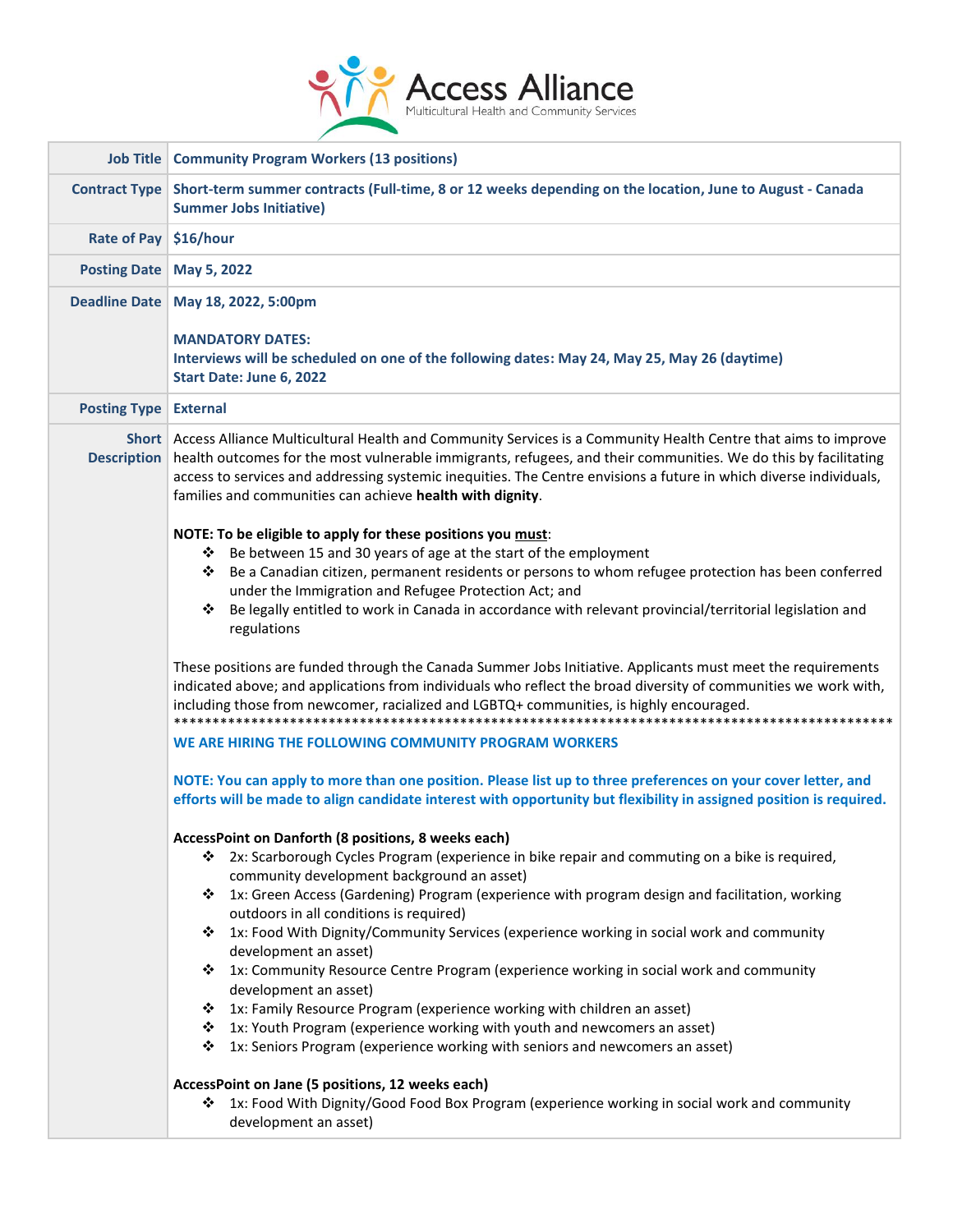

|                                       | 1x: Green Access (Gardening) Program (experience with program design and facilitation, working<br>❖<br>outdoors in all conditions is required)<br>1x Newcomer Outreach (experience working in social work and community development an asset)<br>❖<br>1x Seniors Outreach (experience working with the elderly an asset)<br>❖<br>1x: Youth Program (experience working with youth and newcomers an asset)<br>❖<br>NOTE: All staff are expected to work on-site maintaining COVID-19 safety protocols and may be required to<br>travel to and work at other sites as required.                                                                                                                                                                                                                                                                                                                                                                                                                                                                                                                                                                                                                                                                                                                                                                                                                                                                                                                                                                                                                                                                                                                                                                                                                                                                                                                                                                                             |
|---------------------------------------|---------------------------------------------------------------------------------------------------------------------------------------------------------------------------------------------------------------------------------------------------------------------------------------------------------------------------------------------------------------------------------------------------------------------------------------------------------------------------------------------------------------------------------------------------------------------------------------------------------------------------------------------------------------------------------------------------------------------------------------------------------------------------------------------------------------------------------------------------------------------------------------------------------------------------------------------------------------------------------------------------------------------------------------------------------------------------------------------------------------------------------------------------------------------------------------------------------------------------------------------------------------------------------------------------------------------------------------------------------------------------------------------------------------------------------------------------------------------------------------------------------------------------------------------------------------------------------------------------------------------------------------------------------------------------------------------------------------------------------------------------------------------------------------------------------------------------------------------------------------------------------------------------------------------------------------------------------------------------|
| <b>Detailed</b><br><b>Description</b> | <b>RESPONSIBILITIES:</b><br>Provide assistance and support to the coordination of programs, services and events.<br>$\blacksquare$<br>Conduct outreach to the community, provide information, and promote programs and activities.<br>٠<br>Support administrative aspects of programs, including registrations, permission forms, attendance, report<br>٠<br>writing, evaluations, program documentation<br>Work with team and with other departments to provide collaborative programming<br>٠<br>Provide non-judgmental, inclusive support to program participants<br>٠<br>Screening program participants (at front entrance in PPE asking clients health questions prior to allowing<br>٠<br>entrance)<br>Other duties, relevant to the position, as assigned<br>٠<br><b>SKILLS AND QUALIFICATIONS:</b><br>An interest in working in community-based organizations - relevant experience in the position applied of<br>٠<br>interest e.g., gardening, food service, program planning, cycling for the community worker positions is an<br>asset<br>An understanding social determinants of health and issues faced by vulnerable communities<br>٠<br>Familiar with Taylor Massey neighbourhood, including Crescent Town, Teesdale and Oakridge<br>٠<br>neighbourhoods (east end);and Syme-Woolner, Weston and Mount-Dennis neighbourhoods (west end)<br>Commitment to work from an integrated anti-oppression framework<br>٠<br>Strong interpersonal and communication skills<br>٠<br>Ability to plan and organize activities and take initiative<br>٠<br>Computer proficiency, including word processing, internet, spreadsheets, MS office, publisher, PowerPoint<br>٠<br>A second language is an asset<br>٠<br>Work evenings and weekends as required<br>٠<br>Punctual, reliable, proactive communicator<br>٠<br>Ability to carry up to 30 lbs required for most positions - please indicate any physical<br>٠<br>limitations/requirements<br>Salary: \$16 per hour |
|                                       | Hours: 35 hours per week<br>Locations:<br>> East satellite location AccessPoint on Danforth (3079 Danforth Ave.)<br>West satellite location AccessPoint on Jane (761 Jane St., 2 <sup>nd</sup> Floor)<br>➤                                                                                                                                                                                                                                                                                                                                                                                                                                                                                                                                                                                                                                                                                                                                                                                                                                                                                                                                                                                                                                                                                                                                                                                                                                                                                                                                                                                                                                                                                                                                                                                                                                                                                                                                                                |
|                                       | Bargaining Unit: This position excluded from the bargaining unit.<br>Please be advised that our organization requires all staff, students, and volunteers must be fully vaccinated.                                                                                                                                                                                                                                                                                                                                                                                                                                                                                                                                                                                                                                                                                                                                                                                                                                                                                                                                                                                                                                                                                                                                                                                                                                                                                                                                                                                                                                                                                                                                                                                                                                                                                                                                                                                       |
|                                       | Proof of vaccination can be obtained from the Ministry site.                                                                                                                                                                                                                                                                                                                                                                                                                                                                                                                                                                                                                                                                                                                                                                                                                                                                                                                                                                                                                                                                                                                                                                                                                                                                                                                                                                                                                                                                                                                                                                                                                                                                                                                                                                                                                                                                                                              |
| <b>Application</b><br><b>Method</b>   | Please send a resume and short cover letter listing your preferred positions (list up to three) to:<br>Email: jobs@accessalliance.ca, No phone calls please.<br>Subject: position and preferred role, e.g., Community Program Worker (Youth Program)<br>Deadline: May 18, 2022, 5:00pm                                                                                                                                                                                                                                                                                                                                                                                                                                                                                                                                                                                                                                                                                                                                                                                                                                                                                                                                                                                                                                                                                                                                                                                                                                                                                                                                                                                                                                                                                                                                                                                                                                                                                    |